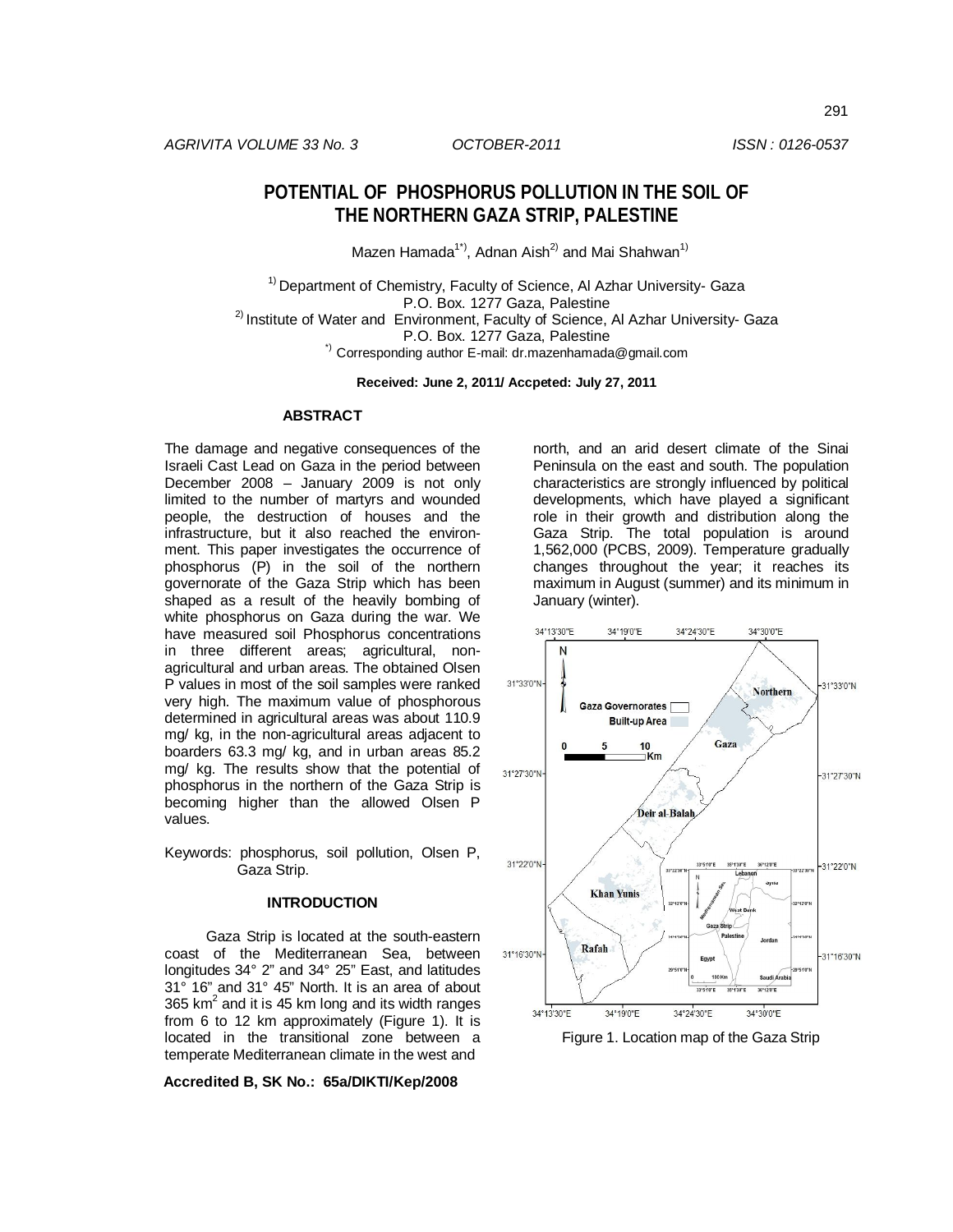The average of the monthly maximum temperature ranges between 17.6 C° in January and 29.4 C° in August. The average of the monthly minimum temperature in January is about 9.6 C° and 22.7 in August. The rainfall in the Gaza Strip gradually decreases from the north to the south. The values range from 410 mm/year in the north to 230 mm/year in the south (Aish, 2008).

Gaza topography is characterized by elongated ridges and depressions, dry streambeds and shifting sand dunes. The ridges and depressions generally extend NE-SW direction, parallel to the coastline. Ridges are narrow and consist primarily of Pleistocene-Holocen sandstone (locally named as Kurkar) alternated with red brown layer (locally named as Hamra). In the south, these features tend to be covered by sand dunes. Land surface elevations range from mean sea level to about 110 m above mean sea level. The geology of coastal aquifer of the Gaza Strip consists of the Pleistocene age Kurkar group and recent (Holocene age) sand dunes. The Kurkar group consists of marine and Aeolian calcareous sandstone (Kurkar), reddish silty sandstone (Hamra), silts, clays, unconsolidated sands and conglomerates (Gvirtzman *et al.*, 1984). Regionally, the Kurkar group is distributed in a belt parallel to the coastline, from Haifa in the north to the Sinai in the south. Near the Gaza Strip, the belt extends about 15-20 km inland, where it overlies Eocene age chalks and limestones (the Eocene), or the Miocene-Pliocene age saqiye group, a 400-1000 m thick aquitard beneath the Gaza Strip, consisting of a sequence of marls, marine shale's and claystones. The Kurkar group consists of complex sequence of coastal, near-shore and marine sediments. The Gaza Strip Pleistocene granular aquifer is an extension of the Mediterranean seashore coastal aquifer. It extends from Askalan (Ashqelon) in the North to Rafah in the south, and from the seashore to 10 km inland. The aquifer is composed of different layers of dune sandstone, silt clays and loams appearing as lenses, which begin at the coast and feather out to about 5 km from the sea, separating the aquifer into major upper and deep sub aquifers. The aquifer is built upon the marine marly clay Saqiye Group (Goldenberg, 1992). In the east-south part of the Gaza Strip, the coastal aquifer is relatively thin and there are no discernible sub aquifers (Melloul and Collin, 1994). The Gaza aquifer is a major

component of the water resources in the area. It is naturally recharged by precipitation and additional recharge occurs by irrigation return flow. The consumption has increased substantially over the past years; the total groundwater use in year 2009 is about 165 Mm<sup>3</sup> /year, the agricultural use about 74 Mm<sup>3</sup>/year, domestic and industrial consumption about 91 Mm<sup>3</sup>/year (PWA, 2009). The groundwater level ranges between 5 m below mean sea level (msl) to about 6 m above mean sea level.

The soil in the Gaza Strip is composed mainly of three types, sands, clay and loess. The sandy soil is found along the coastline extending from south to outside the northern border of the Strip, in the form of sand dunes. The thickness of sand fluctuates from two meters to about 50 meters due to the hilly shape of the dunes. Clay soil is found in the north eastern part of the Gaza Strip. Loess soil is found around Wadis, where the approximate thickness reaches about 25 to 30 m. (Jury and Gardner, 1991).

In the last Israeli Cast Lead on Gaza Strip in the period between December 2008 – January 2009, the study area was heavily bombed with white phosphorous. Following up the change of phosphorus (P) concentrations in soil is important because of its impact on water quality and associated effects on public health (Bell and Codd, 1996; Correll, 1998). Surpluses in soil-P are spatially variable and this leads to variable distribution of soil-P both horizontally (e.g. Page *et al*., 2005) and vertically within the soil profile (Eckert and Johnson, 1985) depending on land management practices. P accumulates near the soil surface in non-tilled and grassland soil, while in conventionally tilled soils mechanical mixing of the soil results in lower P concentrations at the soil surface and a more even P distribution with depth (Weil *et al*., 1988; Simard *et al*., 2000). Phosphorus is mobilized due to rainfall-generated soil erosion (Kronvang *et al*., 1997; Quinton *et al*., 2001), or leaching processes (Maguire *et al*., 1998). Leaching is often associated with rainfall interaction with the surface 0–5 cm of soil (Sharpley, 1985). Export of P from catchments is highly, spatially and temporally variable because of differences in landform, continuously changing hydrological conditions and farming practices (Lennox *et al*., 1997; Withers *et al*., 2000; Page *et al*., 2005). Mobilization of the finer soil fraction has significance because P is preferentially bound to the finer fractions, and in particular clay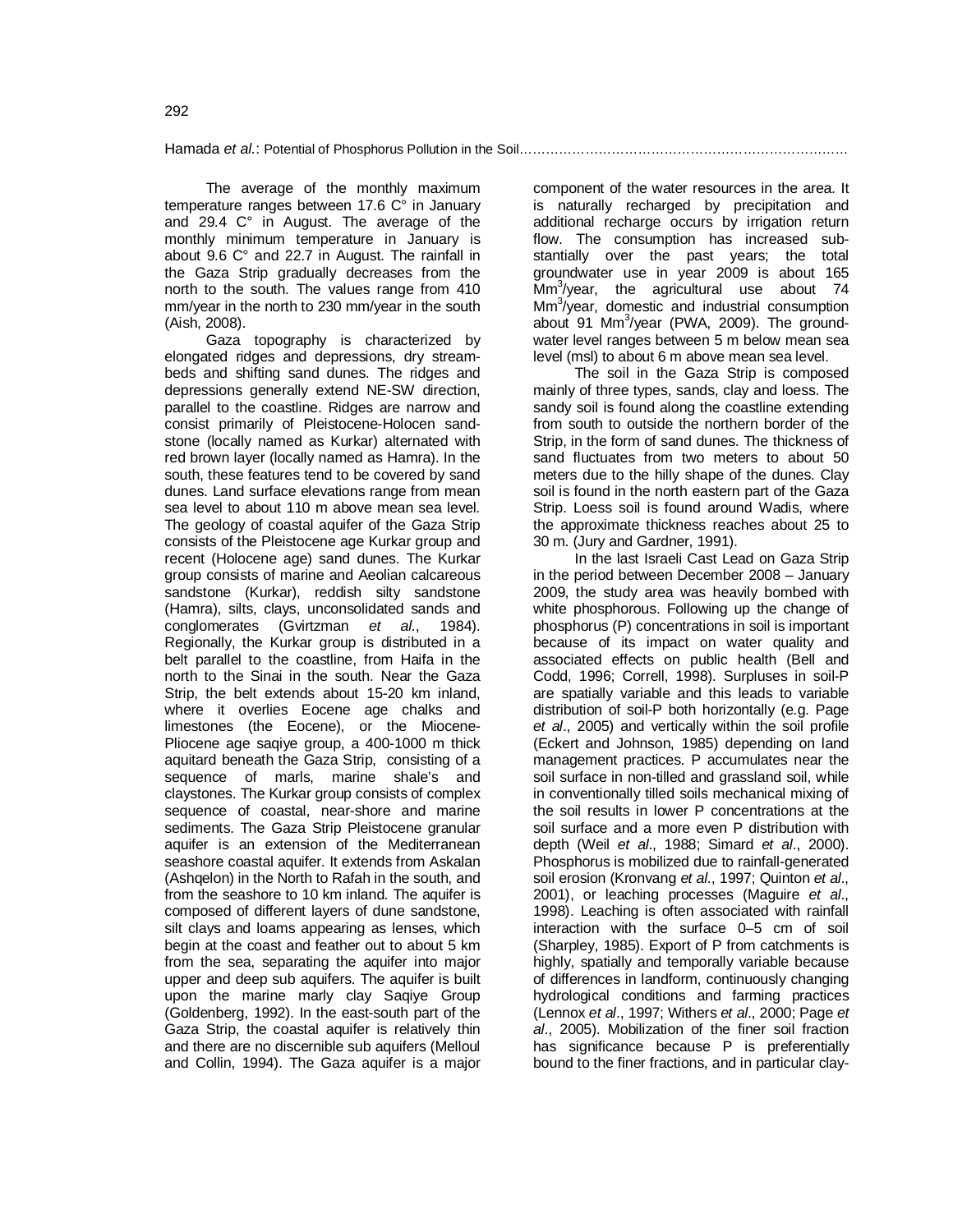and silt-sized material (Sharpley and Rekolainen, 1997; Quinton *et al*., 2001; Owens and Walling, 2002), and this material will stay in suspension longer compared to coarser material (which will also have a lower P content).

In this study, the soil-P (Olsen-P) in the northern district of the Gaza Strip after the war was determined. This was done to evaluate the change in concentration of soil-P in particular on the depth average of 0-20 cm because of its impact on water quality and associated effects on public health.

### **MATERIALS AND METHODS**

#### **Sampling and Sample Preparation:**

Twenty three soil samples were collected from the northern governorate of the Gaza Strip in May 2009. They were taken from different categorized areas (agricultural, non-agricultural and urban), with the help of auger to a depth of 0- 20 cm. In all cases, samples were put in clean plastic bags and were homogenized. They were, then, air-dried and were passed through a mesh sieve with 2 mm openings. Figure 2 shows the locations of the soil samples taken from the northern of the Gaza Strip.

#### **Particle Size Distribution**

The particle size distribution of the soils was determined by the mechanical analysis using the Bouyoucos hydrometer, as outlined by Sheldrick and Wang (1993). Sand consists of particles >2 mm, silt of particles from 2 mm down to 2  $\mu$ m, and clay particles < 2 $\mu$ m. 40 g of soil were put into a 600 mL beaker where 250 mL of ultra pure water and 100 mL of 0.5 % sodium hexametaphosphate were added. The latter reagent helped the sample be dispersed chemically. The suspension in the beaker was kept overnight. The next day, the content, helped with ultra pure water, was transferred to a dispersing cup and was mixed for 5 minutes with an electric stirrer. The sample was thus dispersed mechanically too. The suspension, helped with ultra pure water, was then transferred to a 1 L sedimentation cylinder and ultra pure water was added to take volume to 1 L. Some time was then allowed for the mixture to equilibrate thermally and a plunger was inserted to mix thoroughly. If there were foams, some drops of amyl alcohol were added. As soon as the mixing was complete

the hydrometer was lowered into the suspension and a reading was taken after 40 seconds. The mixture was again thoroughly mixed with the plunger and another reading was taken after 7 hours. The hydrometer was also lowered into a cylinder with ultra pure water only in order to take the blank reading.



Figure 2. Sample location map of the northern governorate of Gaza Strip

#### **Calcium Carbonate (CaCO3)**

The method employed for measuring the  $CaCO<sub>3</sub>$  content of the soils was the Calcimeter method, taken from Rowell (1994). This method is quick, simple and accurate. The Calcimeter was used to measure the  $CO<sub>2</sub>$  evolved from the soil samples when their  $CaCO<sub>3</sub>$  content reacts with 4 N HCl. The Calcimeter had previously been calibrated with standard amounts of CaCO<sub>3</sub>, and thus the amount of  $CO<sub>2</sub>$  which corresponds to the  $CaCO<sub>3</sub>$  content of the soil samples was determined.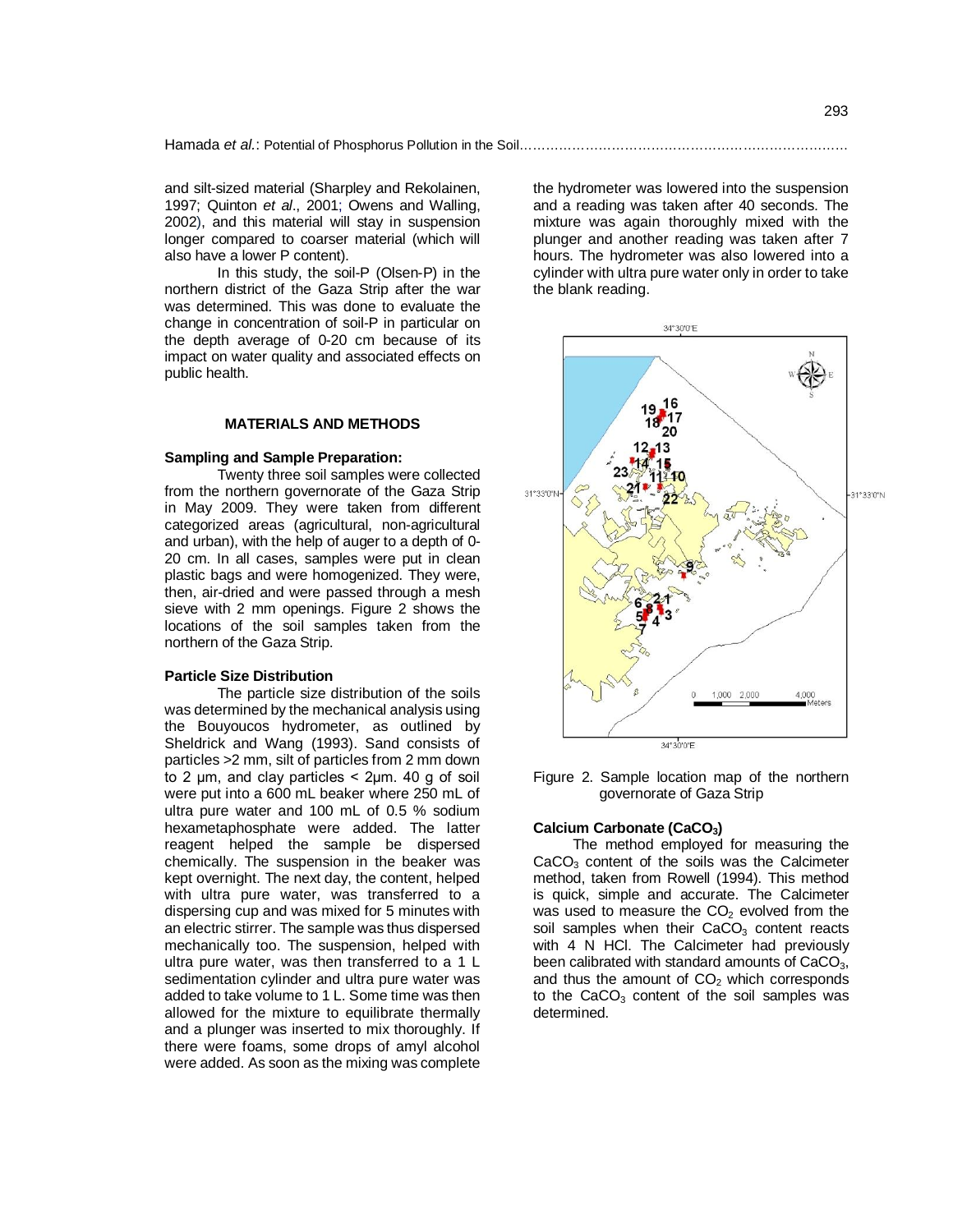Hamada *et al.*: Potential of Phosphorus Pollution in the Soil……………………………………………………

## **Soil pH**

The method for measuring the pH in the soils was taken from Bascomb (1974). The pH was measured in 1 : 2.5 w/v soil : water suspension and 0.01 M CaCl<sub>2</sub>. Ten grams of soil were weighed into a 50 mL plastic centrifuge tube and 25 mL of ultra pure water were added. The suspensions were shaken in an end-to-end shaker at 20 rpm at 21 0C for 15 minutes. The samples were, then, left to stand for 1 hour and the pH value determined using a pH meter was previously calibrated using 4.0, 7.0 and 9.2 buffer solutions.

## **Chemical Determination of Phosphorus in Soil**

#### **Sample Extraction**

There are different extractable forms of phosphorus. According to Olsen *et al*. (1954), Chang and Jackson (1957), Psenner *et al*. (1985), Yanishevskii (1996), Sabbe and Dunham (1998), Overman and Scholtz (1999) and Reddy *et al*. (1999), chemically extractable forms of phosphorus include water-soluble phosphorus (WSP), readily desorbed phosphorus (RDP), algal available phosphorus (AAP) and NaHCO $_3$ extractable phosphorus (Olsen-P). In this study Olsen-P method was used for the extraction of available phosphorous in the tested soil samples.

### **Determination of Moisture Correction Factor (mcf)**

Before determining the p- available in the studied samples, their moisture percentage (m) and the moisture factor correction (mcf) should be determined. The results of soil analysis are to be calculated on the basis of oven dried sample weight. The determination of (mcf) was obtained as follows:

A pre-clean crucible was dried in oven at 105C° for 2 hours and then cooled down to room temperature in desiccator. At least 10g of sample were weighed and transferred into the empty crucible. The crucible was then heated at  $105C^{\circ}$ for 12 hours, cooled to room temperature and weighed.

Calculation:

 $(C - A)$ m (moisture content) % =  $\frac{(B-C) \times 100\%}{2}$ mcf (moisturecorrection factor) =  $\frac{100 + m (\%)}{100}$ A: weight of empty crucible

B: weight of crucible + sample C: weight of dried crucible + sample

### **Olsen-P**

A weight of 2.50 g of soil sample was placed in a glass bottle and shaken for 0.5 h with 50 mL of 0.5M NaHCO<sub>3</sub> solution, adjusted to pH 8.5. The suspensions were filtered through 0.45mm Whatman filter membrane and the filtrates were analyzed for Olsen-P (Olsen *et al*., 1954; Gonsiorczyk *et al*., 1998). The analytical results were normalized to air-dry weight  $\{P_f(dw)\}\$ according to the following formula:

 $P_f$  (dw) =  $P_f$  (ww)/(1 – mcf/100) where  $P_f$  (ww) is the wet-weight.

## **RESULTS AND DISCUSSION**

One of the unique characteristics of phosphorus is its immobility in soil. Practically all soluble phosphors from fertilizer or manure are converted in the soil to water insoluble phosphorus within a few hours after application. However, runoff water usually contains very low quantities of soluble phosphorus, even when phosphorus is surface applied, because of phosphorus immobility in soil. In general, soil test phosphorus should be  $10 - 30$  mg kg<sup>-1</sup> for the field crops and somewhat higher for potato and some vegetable crops, including cabbage, carrot, melons and tomatoes (Schulte and Kelling, 1996).

The soil types of the study area are described broadly based upon the USDA (United States Department of Agriculture) soil triangle. The types of soils found are categorized as loamy, loamy sand, sandy and sandy loam.

The pH-values of all tested soil samples ranged between 7.6 and 8.7. This shows that all of the tested soils are slightly alkaline. The widespread soil alkalinity in the tested area is due to the presence of Calcium Carbonate  $CaCO<sub>3</sub>$  in the soil samples. The percentage of  $CaCO<sub>3</sub>$  found in the samples of the agricultural areas ranges between 3.8 and 15.2, in the non-agricultural areas between 9.2 and 15.5 and in the urban areas between 2.8 and 15.8. From the above mentioned investigations, it can be concluded that the white phosphorus thrown in the tested areas is converted into  $P_2O_5$  which is still available in high concentration as soluble orthophosphates  $(HPO<sub>4</sub><sup>2</sup>$  and  $H<sub>2</sub>PO<sub>4</sub>$ ) at the top soil. The Olsen-P method was applied for the determination of P because it is generally used

294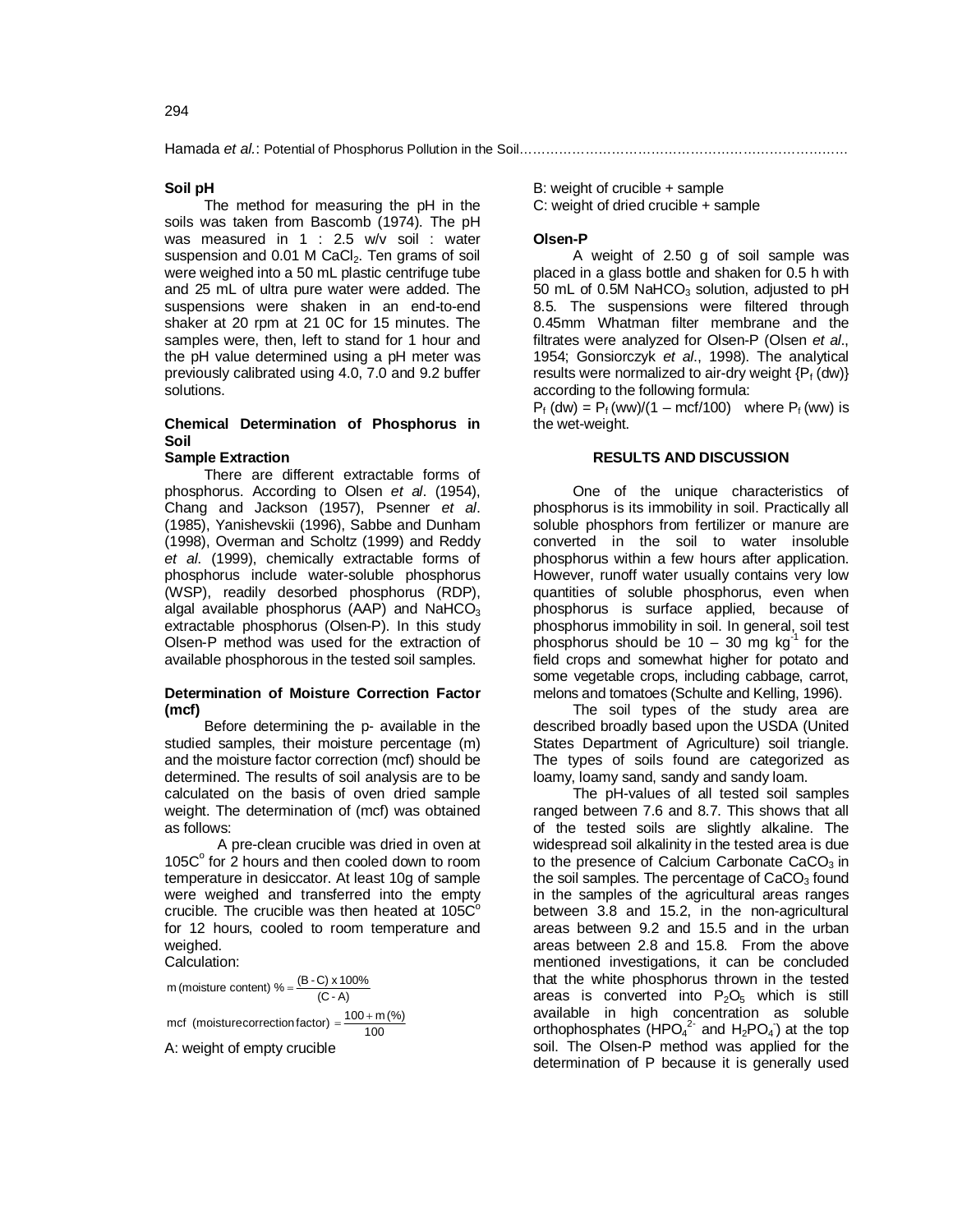for slightly basic soils and this complies with our soil analysis results. The high concentration of calcium in the soil means that in the near future the surpluses of P will react with Ca to form<br>insoluble phosphorus compounds and phosphorus compounds and accumulated into deeper soil layers. In long run, these may contaminate the soil, the crops, the ground water and vegetation causing and vegetation causing considerable adverse impact on the health of consumers and local populations.

Table 1 shows the degree of classification of P available in soil according to the extracted phosphorus by Olsen-method (Bashour and El Sayeg 2007). The highest P-available should not exceed a concentration of 20 mg  $kg^{-1}$  soil.

The P concentration in the twenty three soil samples in different locations ranged from 2.12 mg kg-1 to 110.90 mg  $kg<sup>-1</sup>$ . In agricultural areas, the P values in all samples were ranked very high and reached a maximum of about 110 mg  $kg<sup>-1</sup>$  as shown in Table 2. These soil surpluses of P will destroy the natural ecosystem of animals and plants and contaminate the crops products through the food chain. The farmers usually use fertilizers containing phosphorous for their crops in the tested area. The agricultural area targeted by phosphorus bombs and remnants of phosphorus bombs, which are burned by touching, were also observed during the soil sampling in this area. The concentrations of P available detected had exceeded the allowed Olson P limits.

The Non-agricultural areas are located in the eastern part of invaded area where the Israeli forces had used Phosphorous bombs to cover their attacks. The potential of phosphorus in half of the samples is classified as high to very high concentrations which exceeded the allowed limits, it ranged between 16.40 mg  $kg<sup>-1</sup>$  to 63.27 mg  $kg^{-1}$  as shown in Table 3. These areas should have neglected P values because they are close to the boarders where no agricultural activities are allowed.

The samples from urban areas were taken from streets and house yards in Biet Lahia which were hit by phosphorus bombs. The potential of phosphorus in samples 10, 14, 15 and 22 was very high and reached a maximum concentration of 85.8 mg kg<sup>-1</sup>. Samples number 21 and 23 were taken from areas which are not thrown by phosphorous bombs to have an interior comparison. The analysis shows that these soil samples had low concentrations as expected.

Table 4 illustrates the soil analysis results in urban area.

A comparison was also conducted between the study sites and areas in Khan Younis governorate in the south of the Gaza Strip, which was not hit by white phosphorus. These areas are mostly planted with citrus trees and vegetables where farmers are using fertilizers containing phosphorus. The P value measured in Khan Younis area ranged between 8.20 to 15.50 mg  $kg^{-1}$  as shown in Table 5. By comparing the results it was found that the P concentrations in the comparative area were much less than that of the study area and within the range level of agricultural fields

#### Table 1. Classification of P-available in soil according to the Olsen-method

| P- available in soil<br>$(mg kg-1)$ | <b>Classification</b> |  |  |  |  |
|-------------------------------------|-----------------------|--|--|--|--|
| $0 - 3$                             | Very low              |  |  |  |  |
| $3 - 8$                             | l ow                  |  |  |  |  |
| $8 - 14$                            | Medium                |  |  |  |  |
| 14-20                               | High                  |  |  |  |  |
| $20 +$                              | Very High             |  |  |  |  |

## **Health and Environmental Effect of Phosphorus Weapons**

Phosphorus weapons which were used in urban areas against civilians and the environment were severely damaging. White phosphorus is a highly flammable incendiary material which ignites when exposed to oxygen. White phosphorus flares in spectacular bursts with a yellow flame when fired from artillery shells and produces dense white smoke. White phosphorus has a significant, incidental, incendiary effect that can severely burn people and set structures, fields, and other civilian objects in the vicinity on fire. White phosphorus has destructive effects on the environment and also plants and may remain within the deep soil for several years without any changes.

On 17 January 2009, Israeli forces bombed civilian houses and a school run by the United Nations agency for Palestine refugees (UNRWA) in Beit Lahiya in the northern Gaza Strip. At least two children and six elderly were killed in the attack and another dozen was wounded by the white phosphorus bombs thrown on them. Figure 3 shows some photos of casualties and urban areas attacked by phosphorous bombs.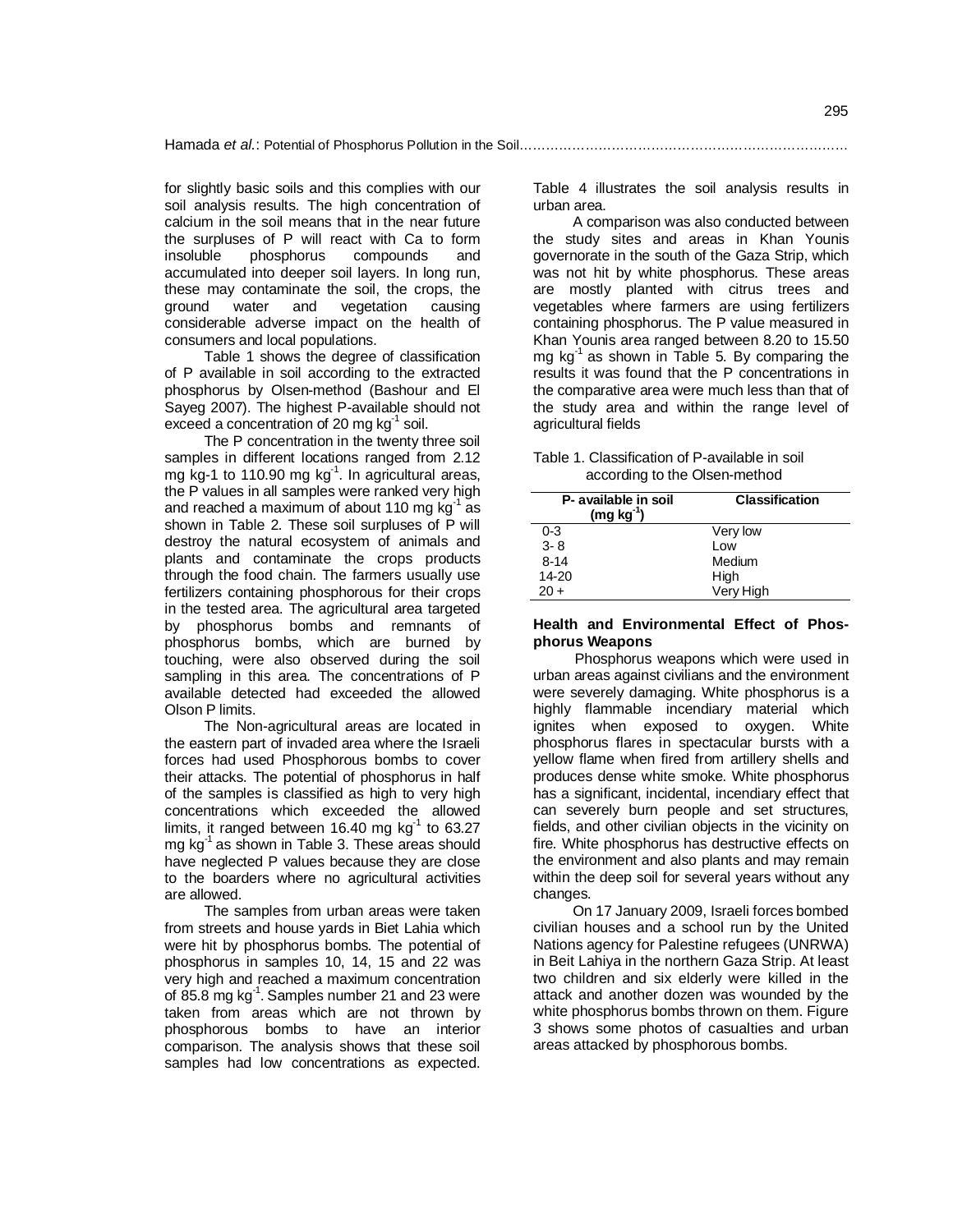## Hamada *et al.*: Potential of Phosphorus Pollution in the Soil…………………………………………………………………

| Olsen P<br><b>Classification</b> | Olsen P<br>mg/kg | рH   | %<br>CaCO <sub>3</sub> | Soil Type     | Coordinates                  | <b>Sample location</b>                            | <b>Sample</b><br>No. |
|----------------------------------|------------------|------|------------------------|---------------|------------------------------|---------------------------------------------------|----------------------|
| High                             | 18.19            | 8.40 | 15.2                   | Loam          | N 31° 30.687<br>E 34° 29,601 | Tal Al-Rais<br>adjacent to boarders               | 3                    |
| Low                              | 3.19             | 8.56 | 18.4                   | Loamy<br>Sand | N 31° 30.74<br>E 34° 29.324  | Tal Al- Rais /eastern<br>side1 of AI-Tofah        | 4                    |
| Very high                        | 110.91           | 8.13 | 4.8                    | Loamy<br>Sand | N 31° 33,73<br>E 34° 29.37   | Bitlahia - seyafa                                 | 12                   |
| Very high                        | 77.73            | 7.91 | 3.8                    | Sandy         | N 31° 33.73<br>E 34° 29.37   | Bitlahia - seyafa                                 | 13                   |
| Very high                        | 97.37            | 8.06 | 8.0                    | Sandy<br>Loam | N 31° 34.555<br>E 34° 29.577 | Bitlahia - seyafa close<br>the northern boarder 1 | 16                   |
| Very high                        | 55.42            | 7.91 | 2.8                    | Loamy<br>Sand | N 31° 34.525<br>E 34° 29,627 | Bitlahia - seyafa close<br>the northern boarder 2 | 17                   |
| Very high                        | 50.53            | 8.11 | 8.2                    | Loamy<br>Sand | N 31° 34.519<br>E 34° 29.62  | Bitlahia - seyafa close<br>the northern boarder 3 | 18                   |

Table 2. Analysis data for agricultural soil samples

Table 3. Analysis data for non-agricultural soil samples

| Olsen P<br>Classification | Olsen P<br>mg/kg | pH   | %<br>CaCO <sub>3</sub> | Soil Type     | Coordinates                           | Sample location                                      | Sample No.     |
|---------------------------|------------------|------|------------------------|---------------|---------------------------------------|------------------------------------------------------|----------------|
| Low                       | 7.18             | 8.41 | 15.8                   | Loamy<br>Sand | N 31° 30,771<br>34° 29,575<br>E.      | Tal Al-Rais                                          | 1              |
| Very low                  | 2.20             | 8.43 | 14.0                   | Loamy<br>Sand | N 31° 30,772<br>E.<br>34° 29,553      | Tal Al-Rais                                          | $\overline{2}$ |
| Very low                  | 2.36             | 8.58 | 10.4                   | Loamy<br>Sand | N 31° 31,39<br>$E$ 34 $\degree$ 30,10 | Tal Al - Kashef                                      | 9              |
| high                      | 16.42            | 8.50 | 6.3                    | Sand          | N 31° 34,432<br>E 34° 29,534          | Previous Dokit-<br>settlement 1 /<br><b>Bitlahia</b> | 19             |
| low                       | 5.94             | 8.04 | 3.4                    | Sand          | N 31° 34.41<br>E 34° 29,51            | Previous Dokit-<br>settlement 2/<br><b>Bitlahia</b>  | 20             |
| Low                       | 4.88             | 8.62 | 9.2                    | Loamy<br>Sand | N $31^{\circ}$ 3.66<br>E 34° 29.27    | Al-Rais<br>mountain-<br>eastern side2 of<br>Al-Tofah | 5              |
| Very high                 | 53.98            | 8.19 | 12.5                   | Sandy<br>Loam | N 30° 30,679<br>E 34° 29.24           | Tal Al-Rais /<br>eastern side3 of<br>Al-Tofah        | 6              |
| Very high                 | 35.47            | 8.37 | 15.5                   | Loamy<br>Sand | N 31° 30,577<br>E 34° 29.240          | Tal Al-Rais /<br>eastern side4 of<br>Al-Tofah        | $\overline{7}$ |
| Very high                 | 63.27            | 8.13 | 10.2                   | Sandy<br>Loam | N 31° 30,564<br>E 34° 24, 222         | Tal Al-Rais /<br>eastern side5 of<br>Al-Tofah        | 8              |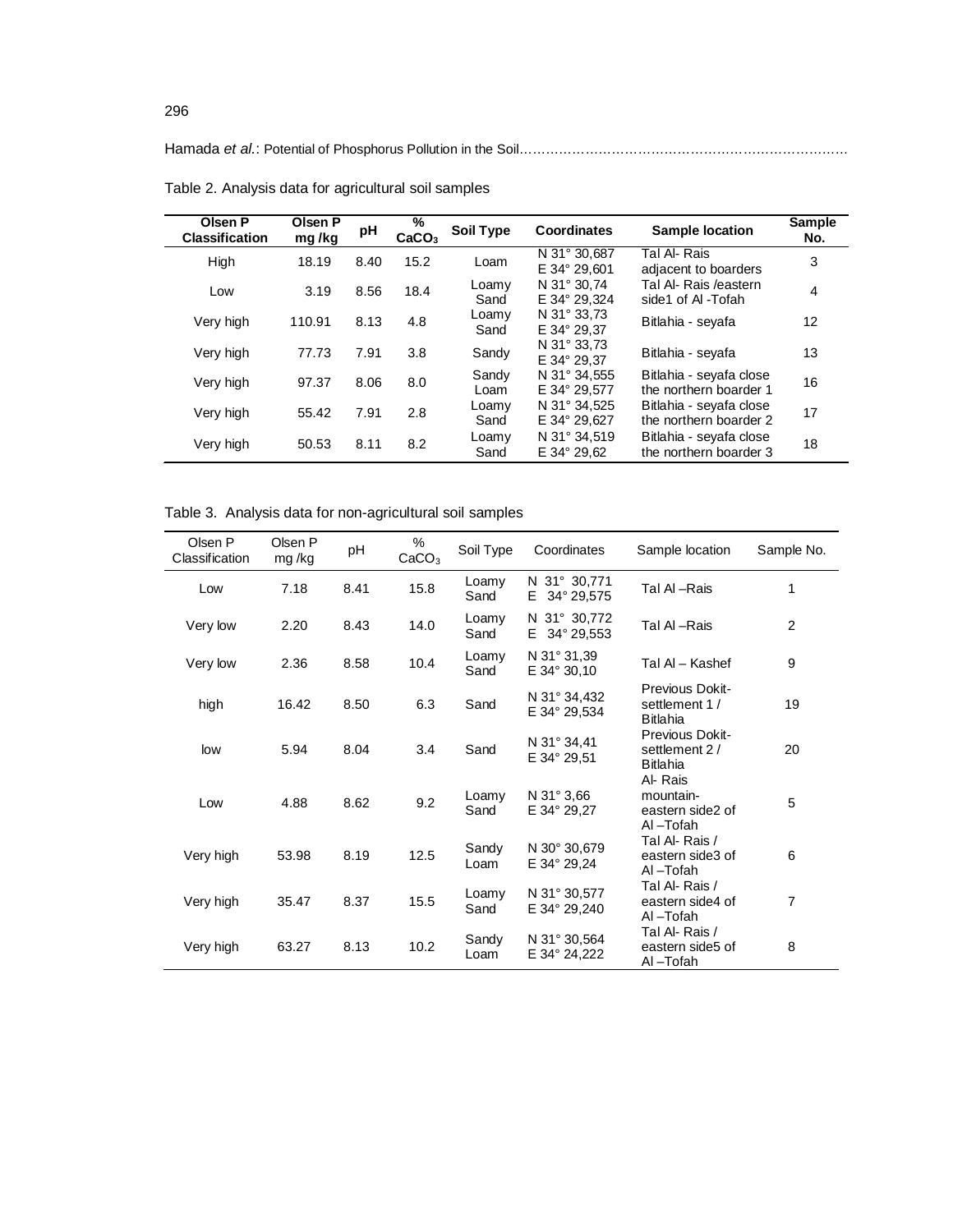Hamada et al.: Potential of Phosphorus Pollution in the Soil…………………………………………………………

| Olsen P<br><b>Classification</b> | Olsen P<br>mg/kg | pH   | %<br>CaCO <sub>3</sub> | <b>Soil Type</b> | <b>Coordinates</b>                                           | <b>Sample location</b>       | <b>Sample</b><br>No. |
|----------------------------------|------------------|------|------------------------|------------------|--------------------------------------------------------------|------------------------------|----------------------|
| High                             | 19.37            | 8.07 | 5.8                    | Sand             | N 31° 33.542                                                 | Bitlahia - seyafa            | 10                   |
| Medium                           | 9.77             | 8.43 | 8.6                    | Sand             | E 34° 29,71<br>$31^{\circ}$ 33.542<br>N.<br>F.<br>34° 29,710 | Bitlahia - seyafa            | 11                   |
| Very high                        | 85.83            | 7.63 | 2.6                    | Sand             | N 31° 33.787<br>E 34° 29.391                                 | Bitlahia - seyafa<br>country | 14                   |
| Very high                        | 30.65            | 8.55 | 3.4                    | Sandy loam       | N 31° 33.793<br>E 34° 29.382                                 | Bitlahia - seyafa<br>country | 15                   |
| low                              | 4.05             | 7.84 | 2.8                    | Sand             | N 31° 33.109<br>E 34° 29.215                                 | Bitlahia - seyafa            | 21                   |
| Very high                        | 40.59            | 8.34 | 9.8                    | Sand             | N $31^{\circ}$ 33.109<br>E 34° 29.553                        | Bitlahia – seyafa            | 22                   |
| Very low                         | 2.12             | 8.70 | 4.3                    | Sand             | N 31° 33,616<br>E 34° 28,914                                 | Bitlahia - seyafa            | 23                   |

Table 4. Analysis data for urban soil samples

|  |  |  | Table 5. Analysis data for agricultural area which was not attacked by Phosphorous bombs in Khan Younis |
|--|--|--|---------------------------------------------------------------------------------------------------------|
|  |  |  |                                                                                                         |

| <b>Sample</b><br>No. | <b>Sample</b><br>Locations | <b>Coordinates</b> | Soil Type | $\frac{9}{6}$<br>CaCO <sub>3</sub> | pH   | Olsen P<br>mg/kg | Olsen P<br><b>Classification</b> |
|----------------------|----------------------------|--------------------|-----------|------------------------------------|------|------------------|----------------------------------|
| 24                   | North west<br>Khan Younis  | N 31 37 960        | Sand      | 7.2                                | 8.40 | 11.40            | medium                           |
|                      |                            | E 34 31 51         |           |                                    |      |                  |                                  |
| 25                   | North west                 | N 31 30 001        | Sandy     | 7.8                                | 8.56 | 13.6             | medium                           |
|                      | Khan Younis                | E 34 31 037        | loam      |                                    |      |                  |                                  |
| 26                   | South west                 | N 31 33 715        | Sand      | 6.4                                | 8.13 | 15.50            | high                             |
|                      | Khan Younis                | F 34 27 945        |           |                                    |      |                  |                                  |
| 27                   | South west                 | N 31 33 517        | Sand      | 4.8                                | 7.91 | 8.20             | medium                           |
|                      | Khan Younis                | E 34 27 307        |           |                                    |      |                  |                                  |
| 28                   | South west                 | N 31 33 413        | Sand      | 5.3                                | 8.06 | 12.10            | medium                           |
|                      | Khan Younis                | E 34 27 401        |           |                                    |      |                  |                                  |
| 29                   | South west                 | N 31 30 991        | Sand      | 4.9                                | 7.91 | 12.8             | medium                           |
|                      | Khan Younis                | E 34 28 173        |           |                                    |      |                  |                                  |
| 30                   | East                       | N 31 29 395        | Sandy     | 5.4                                | 8.11 | 9.70             | medium                           |
|                      | Khan Younis                | E 34 32 724        | loam      |                                    |      |                  |                                  |

## **CONCLUSIONS**

The potential of Phosphorous pollution after the war on Gaza was investigated in the northern district of Gaza Strip. The P values were ranked very high in most of the soil samples and exceeded the Olsen P limits. In Agricultural areas the P values in all samples were ranked very high and reached a maximum of about 110 ppm. This will destroy the natural ecosystem of animals and plants and contaminate agricultural products through the food chain. In the Non-Agricultural areas, the

potential of phosphorus in half of the samples was high to very high (16.4 to 63.27 ppm), and in urban areas, the potential of phosphorous varied from low in not targeted areas to very high to reach a value of 85.8 ppm in bombed areas. This will cause health problems especially among children and the elderly.<br>Comparative measurements

measurements were conducted in Khan Younis, which was not bombed with white phosphorous bombs. The obtained results show P values within the range level for agricultural fields.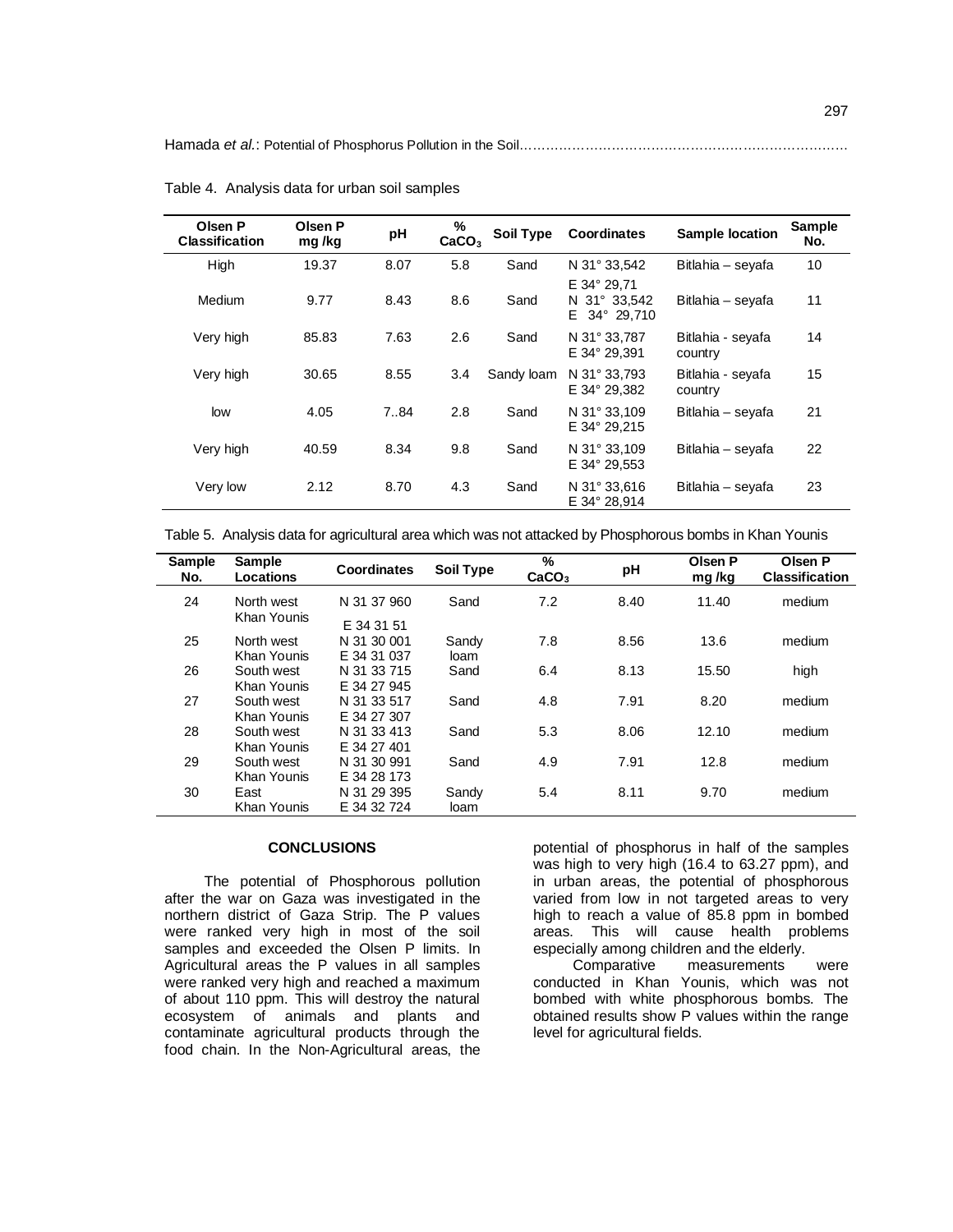Hamada *et al.*: Potential of Phosphorus Pollution in the Soil…………………………………………………………………

#### **REFERENCES**

- Aish, A., O. Batelaan, and F. De Smedt. 2008. Distributed recharge estimation for groundwater modelling using WetSpass model, case study Gaza strip, Palestine. Submitting to the Arabian journal for science and engineering.
- Bascomb, C.L. 1974. Soil survey laboratory methods. Soil survey technical monograph, No 6, Harpenden, p. 14-42.
- Bashour, E. and A. El Sayeg. Methods for soil analysis for arid and semi-arid areas, 2007. pp. 103.
- Bell, S.G. and G.A Codd. 1996. Detection analysis and risk assessment of cyanobacterial toxins. In: Hester, R.E., and R.M. Harrison (Eds.), Agricultural chemicals and the environment. issues in environmental science and technology No. 5. Royal Society of Chemistry, Cambridge. p. 109–122.
- Chang, S.C. and M. L. Jackson, 1957. Fraction of soil phosphorous. Soil. Sci.84: 133- 144.
- Correll, D.L. 1998. The role of phosphorus in the eutrophication of receiving waters: A review. Journal of Environmental Quality 27, 261–266.
- Eckert D.J. and J.W. Johnson. 1985. Phosphorus fertilization in no-tillage corn production. Agronomy Journal 77: 789– 792.
- Goldenberg, L. C. 1992. Evaluation of the water balance in the Gaza Strip. Geological survey, Report TR-GSI/16/92 (in Hebrew).
- Gonsiorczyk, T., P. Casper and R. Koschel. 1998. Phosphorus-binding forms in the sediment of an oligotrophic and an eutrophic hardwater lake of the Baltic lake district (Germany), Water Science and Technology 37: 51–58.
- Gvirzman,G. G.M. Martinotti, and S. Moshkovitz. 1984. Stratigraphy of the Kurkar group (Quaternary) of the coastal plain of Israel: geological survey of Israel research. pp. 64.
- Jury, W. and W. Gardner. 1991. Soil physics. Fifth edition. ISBN: 0-471-83108-5. p. 4- 18.
- Kronvang B., A. Laubel, and R. Grant. 1997. Suspended sediment and particulate phosphorus transport and delivery pathways in an arable catchment, Gelbaek stream Denmark. Hydrological Processes 11: 627–642.
- Lennox, S.D., R.H. Foy, R.V. Smith, and C. Jordan.1997. Estimating the contribution from agriculture to the phosphorus load in surface water. In: Tuney, H., O.T.Carton, P.C. Brookes, A.E.Johnston (Eds.). Phosphorus loss from Soil to water. CAB International, Wallingford, UK. p. 55–75.
- Maguire, R.O., A.C. Edwards, and M.J. Wilson. 1998. Influence of cultivation on the distribution of phosphorus in three soils from NE Scotland and their aggregate size fractions. Soil Use and Management 14: 147–153.
- Melloul A.J. and M. Collin. 1994. The hydrological malaise of the Gaza Strip. Isr. J. Earth Sci*.* 43(2): 105-116.
- Olsen, S.R., C.V. Cole, F.S. Watanabe, and L.A. Dean. 1954. Estimation of available phosphorus in soils by extraction with sodium bicarbonate. USDA Circulation. USDA, Washington DC. pp. 939.
- Overman, A.R., and R.V. Scholtz. 1999. Langmuir – Hinshelwood model of soil phosphorus kinetics. Communications in Soil Science and Plant Analysis 30: 109- 119.
- Owens, P.N. and D.E. Walling. 2002. The phosphorus content of fluvial sediment in rural and industrialised river basins. Water Research 36: 685–701.
- Page T., P.M. Haygarth, K.J. Beven, A. Joynes, T. Butler, C. Keeler, J. Freer, P.N. Owens, and G.A. Wood. 2005. Spatial variability of soil phosphorus in relation to the topographic index and critical source areas: sampling for assessing risk to water quality. Journal of Environmental Quality 34: 2263–2277.
- Palestinian Central Bureau of Statistics (PCBS). 2006. Projected population in the Palestinian territory, Establishments report, Ramallah, Palestine. pp. 5.
- Palestinian Water Authority, 2009. Water resources in the Gaza Strip. Non published report, Ramallah, Palestine.